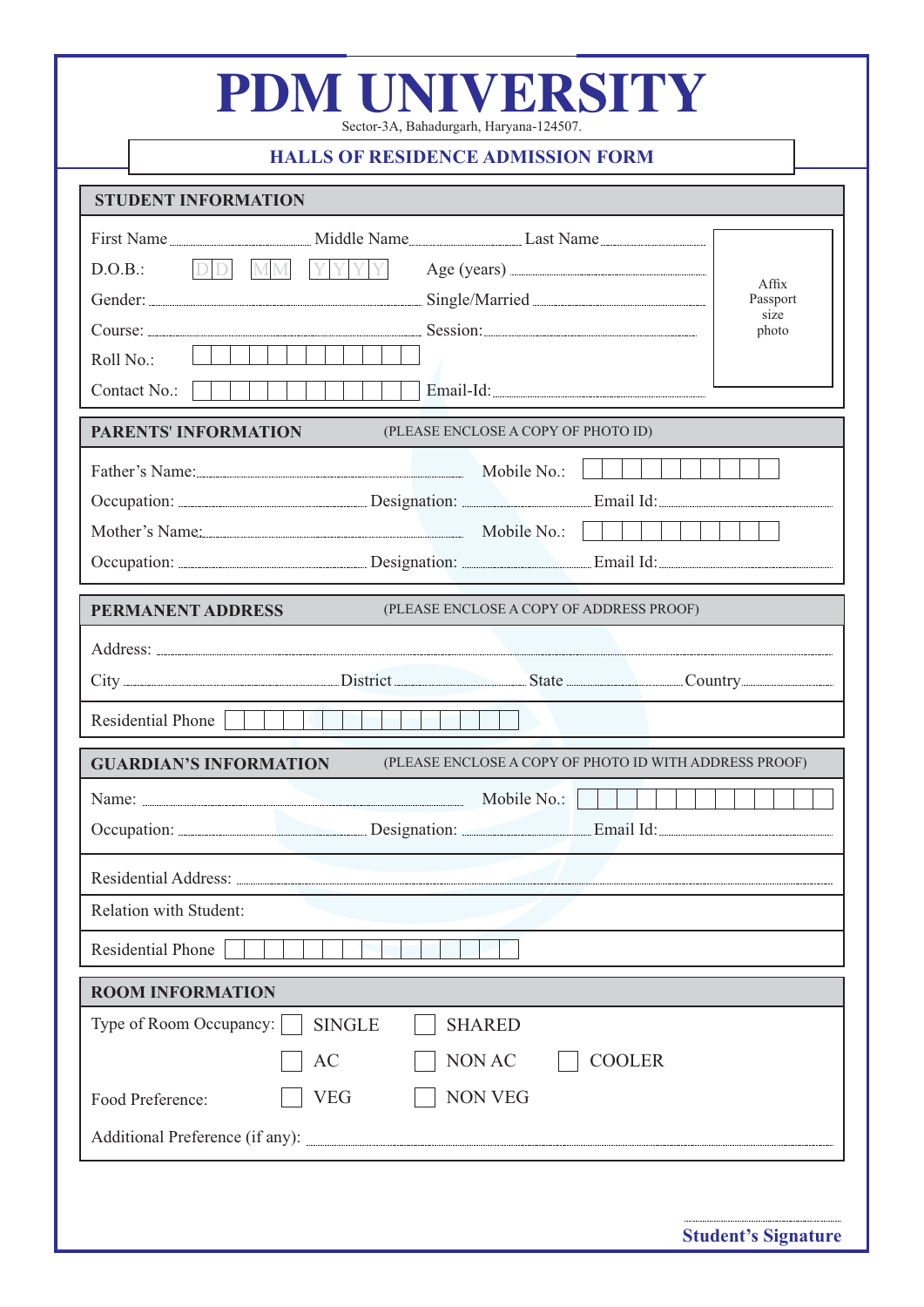## **DECLARATION BY THE STUDENT**

- 1. I was not interested the rules and regulations for my set of  $\overline{a}$ admission into accommodation facilities of PDM University.
- 2. I agree not to indulge in groupism of any type and would live in harmony with others in the hall.
- 3. I understand that smoking and consumption of alcohol and other objectionable material in the halls is strictly prohibited and I will abstain from such acts.
- 4. I declare that indulgence in any anti-instutional or anti-social activity in the hall is highly punishable and I will be liable for severe penalties and punishments for indulging in such acts.
- 5. I declare that I am physically and medically fit to live in the halls. I also declare that every information about my being medically/psychologically unfit in any degree or manner has been bought to the information of the college authorities at the time of applying for hall accommodation. I will not hold the University authorities, or the hall authorities responsible for any consequence which will be a result of my non-disclosure.
- 6. I shall pay the hall fee/other charges/before the specified dates. If i fail to do so, i will abide by the rules and regulations about penalty.
- 7. I undertake to conduct myself as a diligent student within the hall and in the vicinity and not misbehave in any manner including using inappropriate language, physical tiffs and thoughts with the other inmates/ employees and others in the hall's neighborhood.
- 8. I agree not to cook, not to use electric and electronic gadgets, not to wash and press clothes in the hostel rooms.
- 9. I will not cause any damage whatsoever, including defacing to the property of the hall and understand that I will be liable for penalties and punishments for doing so.
- 10. I accept to stay within the hall premises by the stipulated time and will not stay out without proper prior permission from concerned authorities.
- 11. I undertake to abide by all the rules that govern my stay in the hostel and also all the changes to the rules that may be made from time to time.
- 12. I will not damage any furniture or appearance of room and will agree to pay the fine if done so.
- 13. Finally, I agree to abide by all the rules and regulations of the institution with regard to hall stay, which may be framed from time to time and accept the decision of the management in all respects as binding on me for compliance.

| Date: |  |
|-------|--|
|       |  |

Place: <u><u>Student's Signature</u><br>
Student's Signature</u>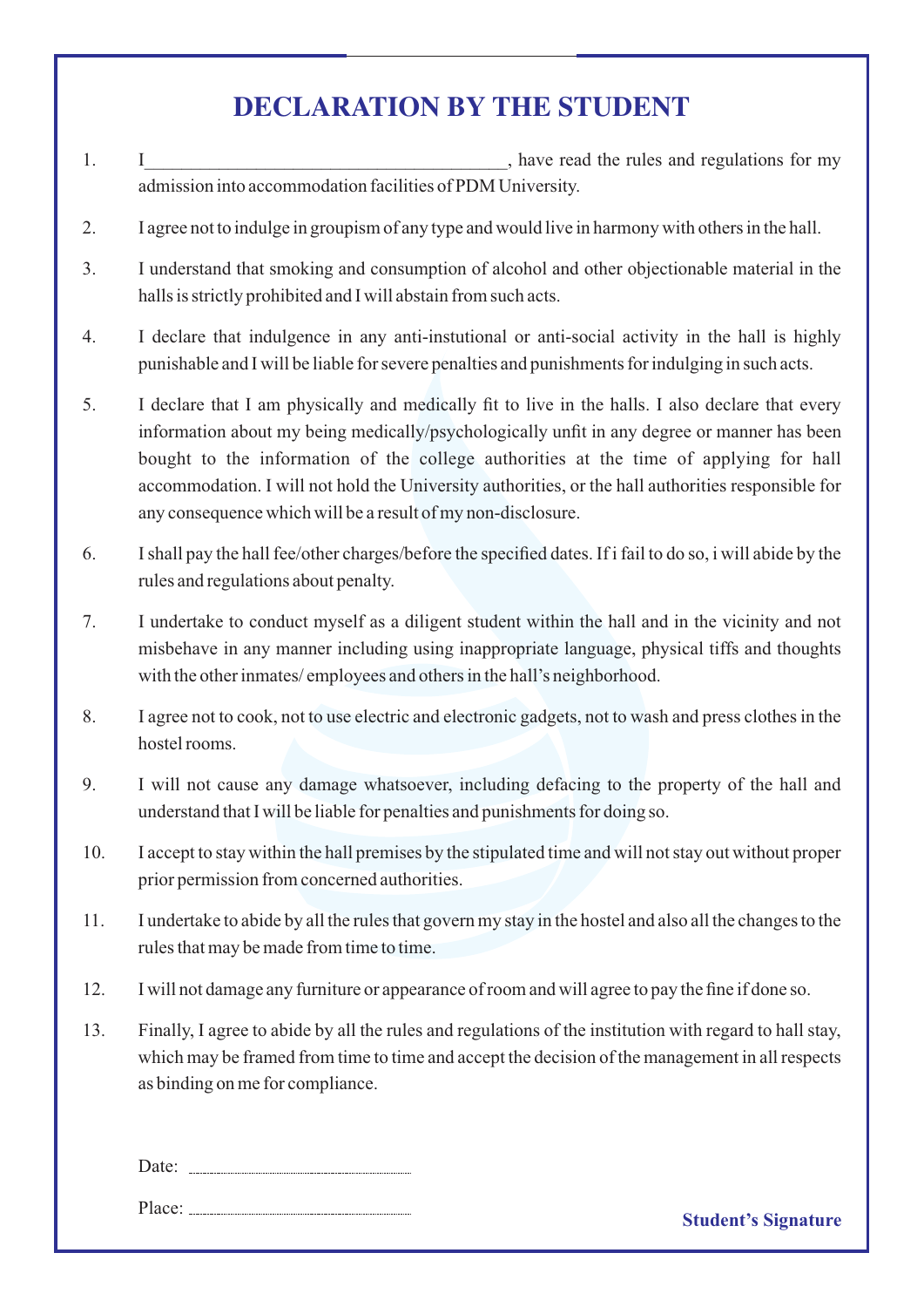## **DECLARATION BY PARENTS**

- 1. I/ We have read the Hostel Rules and Regulations laid down by the University and agree to abide by them.
- 2. I/ We hereby authorize the persons as stated on Hostel Admission Form to act as Local Guardians for my/ our son/ daughter. I/ We also delegate my/ our responsibility to him/ her and authorize him/her to take necessary decision and action in my/our absence.
- 3. I/ We certify that my/ our resident address and the Local Guardians address and contact details as mentioned on page 1 are correct in case of any change, I/ We will intimate the same to the Hall Management within 3 days.
- 4. My/ Our ward will not indulge in any act of Ragging. If he/ she is found indulging in any such act or misbehavior, disciplinary action may be initiated against him/ her as per the provisions of the Act No. IPC 326 (Serious injury), 323 (injury) and IT act 67 (Vulgar SMS) and he/ she may be expelled from the University if found guilty. If my/ our ward is involved in any act of ragging, an FIR may lodged against him/ her.
- 5. I/ We have gone through the hall guidelines and read through the fee structure & payment schedule. We agree to abide by them and strictly adhere to the payment schedule given. I/ We will deposit the fees in full before the beginning of each term. The Hall Fees and penalty, which is due towards payment by me, will be paid within 30 days. If I/ We default in making the payment, I/ we are aware that, I/ We will be asked to withdraw my/ our ward. I/ we will accept such a decision of the Hall Authorities.
- 6. I/ We have carefully read the "Leave Rules" of the institution for PDM University Halls of Residence. I /We understand that no leave is granted to the students unless approved by the respective Dean or HOD. The gate pass will be issued only to me/ us or to the authorized local guardians to take my/ our ward, out of the hall during regular week end outings, leave for special occasions.
	- a. Leave for attending marriage:
	- I. I/ We understand that the application for leave to attend marriage will be supported by a marriage invitation card.
	- II. I/ We understand that in addition to the travel time, only two days leave will be permitted for the following cases:
		- i. Marriage of real brother & sister.
		- ii. Marriage of Parents real brother & sister.
	- b. Leave on account of death in the family:
	- i. I/ We understand that such leave is permissible to offer condolence only in the event of death of an immediate relation in the family.
- 7. I/ We shall ensure that my/ our ward will report back to the Hostel on the assigned date as mentioned in the leave application.